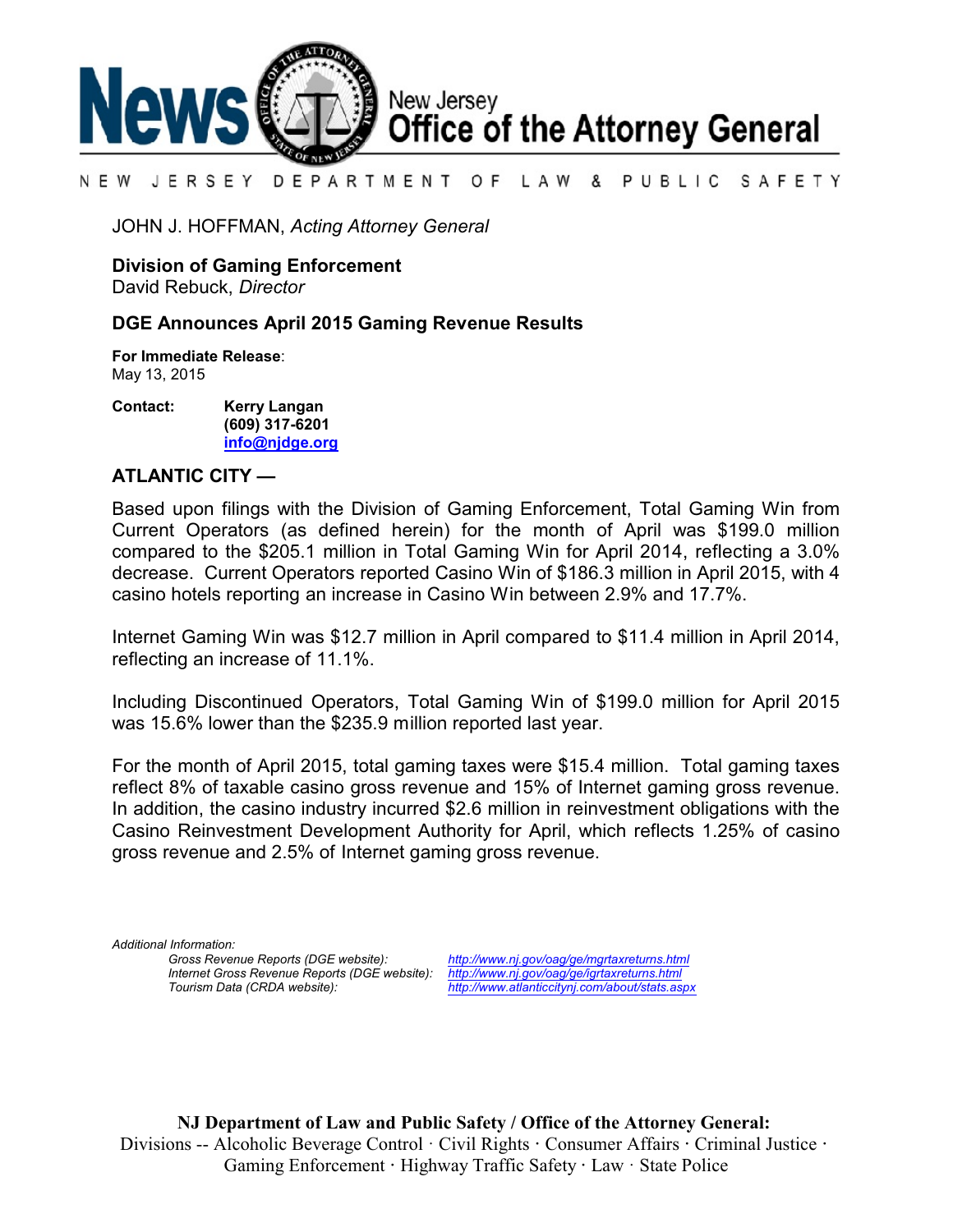# **APRIL 2015 STATISTICS**

# *GAMING WIN INFORMATION*

|                                               |                   |                         |    |                        | Increase (Decrease) |                         |                |  |
|-----------------------------------------------|-------------------|-------------------------|----|------------------------|---------------------|-------------------------|----------------|--|
| <b>April</b>                                  |                   | 2015                    |    | 2014                   |                     | \$                      | $\%$           |  |
| Slot Machine Win                              | \$                | 135,869,756             | \$ | 151,441,675            | \$                  | (15, 571, 919)          | (10.3)         |  |
| Table Game Win                                |                   | 50,396,937              |    | 72,995,557             |                     | (22, 598, 620)          | (31.0)         |  |
| Casino Win                                    |                   | 186,266,693             |    | 224,437,232            |                     | (38, 170, 539)          | (17.0)         |  |
| Peer-to-Peer                                  |                   |                         |    |                        |                     |                         |                |  |
| <b>Other Authorized Games</b>                 |                   | 1,985,289<br>10,708,308 |    | 2,591,839<br>8,836,898 |                     | (606, 550)<br>1,871,410 | (23.4)<br>21.2 |  |
| Internet Gaming Win                           |                   |                         |    |                        |                     |                         | 11.1           |  |
|                                               |                   | 12,693,597              |    | 11,428,737             |                     | 1,264,860               |                |  |
| <b>Total Gaming Win</b>                       |                   | 198,960,290             |    | 235,865,969            |                     | (36, 905, 679)          | (15.6)         |  |
| Less: Discontinued Operators (a)              |                   |                         |    | 30,791,055             |                     | (30, 791, 055)          | n/a            |  |
| <b>Total: Current Operators (b)</b>           |                   | \$198,960,290           |    | \$205,074,914          |                     | (\$6,114,624)           | (3.0)          |  |
|                                               |                   |                         |    |                        |                     |                         |                |  |
| <b>April YTD</b>                              |                   |                         |    |                        |                     |                         |                |  |
| Slot Machine Win                              | \$                | 513,586,588             | \$ | 575,926,622            | \$                  | (62, 340, 034)          | (10.8)         |  |
| Table Game Win                                |                   | 217,418,070             |    | 255,395,746            |                     | (37, 977, 676)          | (14.9)         |  |
| Casino Win                                    |                   | 731,004,658             |    | 831,322,368            |                     | (100, 317, 710)         | (12.1)         |  |
| Peer-to-Peer                                  |                   | 8,557,999               |    | 12,353,976             |                     | (3,795,977)             | (30.7)         |  |
| <b>Other Authorized Games</b>                 |                   | 39,272,925              |    | 30,721,278             |                     | 8,551,647               | 27.8           |  |
| Internet Gaming Win                           |                   | 47,830,924              |    | 43,075,254             |                     | 4,755,670               | 11.0           |  |
| <b>Total Gaming Win</b>                       |                   | 778,835,582             |    | 874,397,622            |                     | (95, 562, 040)          | (10.9)         |  |
| Less: Discontinued Operators (a)              |                   |                         |    | 121,916,878            |                     | (121, 916, 878)         | n/a            |  |
| <b>Total Current Operators (b)</b>            |                   | \$778,835,582           |    | \$752,480,744          | \$                  | 26,354,838              | 3.5            |  |
| <b>GROSS REVENUE AND CRDA TAX INFORMATION</b> |                   |                         |    |                        |                     |                         |                |  |
|                                               |                   |                         |    |                        |                     |                         |                |  |
|                                               | <b>Total CRDA</b> |                         |    | Total                  |                     |                         |                |  |
|                                               | Obligations (c)   |                         |    | Gaming Taxes (d)       |                     |                         |                |  |
| April 2015                                    | \$                | 2,646,064               | \$ | 15,399,813             |                     |                         |                |  |
| YTD April 2015                                | \$                | 10,334,579              | \$ | 60,423,971             |                     |                         |                |  |

(a) Discountinued Operators reflect ceased operators that did not report win during the last day of the current month.

(b) Current Operators reflect active operators reporting win during the last day of the current month.

(c) Total CRDA Obligations reflect 1.25% of casino gross revenue and 2.5% of Internet gaming gross revenue.

(d) Total Gaming Taxes reflect 8% of taxable casino gross revenue and 15% of Internet gaming gross revenue. Taxable casino gross revenue reflects casino gross revenue less the deduction for eligible promotional gaming credits. Gross Revenue is not Win, is unaudited, and subject to adjustment. Year-to-Date Gross Revenue amount includes any amendments received since the prior monthly press release.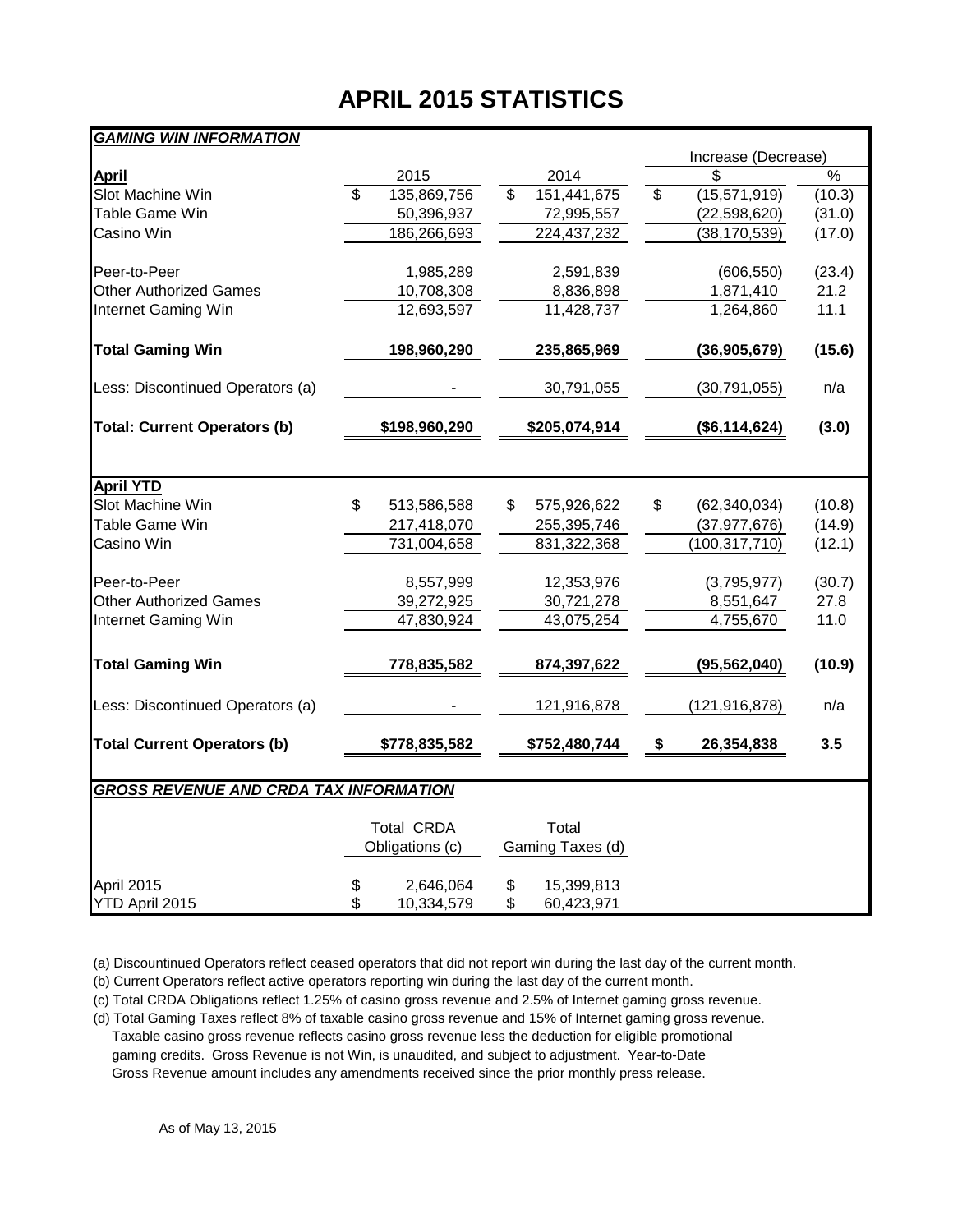### **THE ATLANTIC CITY CASINO INDUSTRY MONTHLY WIN COMPARISON FOR THE MONTH ENDED ENDED APRIL 2015 VERSUS 2014**

|                                     | <b>CASINO WIN</b> |                   | <b>INCREASE</b><br>(DECREASE) | <b>INTERNET GAMING WIN</b>     |         |              | <b>INCREASE</b><br>(DECREASE) | <b>TOTAL GAMING WIN</b> |               | <b>INCREASE</b><br>(DECREASE) |
|-------------------------------------|-------------------|-------------------|-------------------------------|--------------------------------|---------|--------------|-------------------------------|-------------------------|---------------|-------------------------------|
| <b>Current Operators</b>            | 2015              | 2014              | $\%$                          | 2015                           |         | 2014         | $\%$                          | 2015                    | 2014          | $\frac{0}{0}$                 |
| <b>Bally's AC</b>                   | S<br>16,155,605   | \$<br>16,734,878  | (3.5)                         | \$<br>$\overline{\phantom{a}}$ | \$      |              | n/a                           | \$<br>16,155,605        | \$16,734,878  | (3.5)                         |
| <b>Borgata</b>                      | 53,544,985        | 55,164,043        | (2.9)                         | 3,991,846                      |         | 4,116,560    | (3.0)                         | 57,536,831              | 59,280,603    | (2.9)                         |
| Caesars                             | 22,534,979        | 34,095,405        | (33.9)                        |                                |         |              | n/a                           | 22,534,979              | 34,095,405    | (33.9)                        |
| Caesars Interactive NJ              |                   |                   | n/a                           | 2,451,306                      |         | 3,055,432    | (19.8)                        | 2,451,306               | 3,055,432     | (19.8)                        |
| Golden Nugget                       | 14,340,275        | 13,031,279        | 10.0                          | $3,304,446$ (c)                |         | 575,914 (c)  | 473.8                         | 17,644,721              | 13,607,193    | 29.7                          |
| Harrah's                            | 29,396,717        | 24,975,622        | 17.7                          |                                |         |              | n/a                           | 29,396,717              | 24,975,622    | 17.7                          |
| Resorts                             | 12,179,675        | 10,731,802        | 13.5                          | 212,739 (d)                    |         | $-$ (d)      | n/a                           | 12,392,414              | 10,731,802    | 15.5                          |
| Tropicana                           | 22,538,172        | 21,907,119        | 2.9                           | 2,733,260                      |         | 2,145,103    | 27.4                          | 25,271,432              | 24,052,222    | 5.1                           |
| Trump Plaza (Internet)              |                   |                   | n/a                           |                                | $-$ (c) | 926,278 (c)  | n/a                           |                         | 926,278       | n/a                           |
| Trump Taj Mahal                     | 15,576,285        | 17,615,479        | (11.6)                        |                                |         |              | n/a                           | 15,576,285              | 17,615,479    | (11.6)                        |
| <b>Total: Current Operators (a)</b> | 186,266,693       | 194,255,627       | (4.1)                         | 12,693,597                     |         | \$10,819,287 | 17.3                          | \$198,960,290           | \$205,074,914 | (3.0)                         |
| Discontinued Operators (b)          |                   | 30,181,605        | n/a                           |                                |         | 609,450      | n/a                           |                         | 30,791,055    | n/a                           |
| <b>Total: Industry</b>              | 186,266,693       | 224,437,232<br>\$ | (17.0)                        | \$12,693,597                   |         | \$11,428,737 | 11.1                          | \$198,960,290           | \$235,865,969 | (15.6)                        |

(a) Current Operators reflect active operators reporting win during the last day of the current month.

(b) Discountinued Operators reflect ceased operators that did not report win during the last day of the current month.

Discontinued Operators include Atlantic Club, Showboat, Revel, Trump Plaza (land-based), and Taj Mahal (Internet Gaming Win).

(c) Internet gaming website Betfair.com shifted operations from Trump Plaza to Golden Nugget on November 21, 2014.

(d) Resorts began Internet operations on 2/21/15.